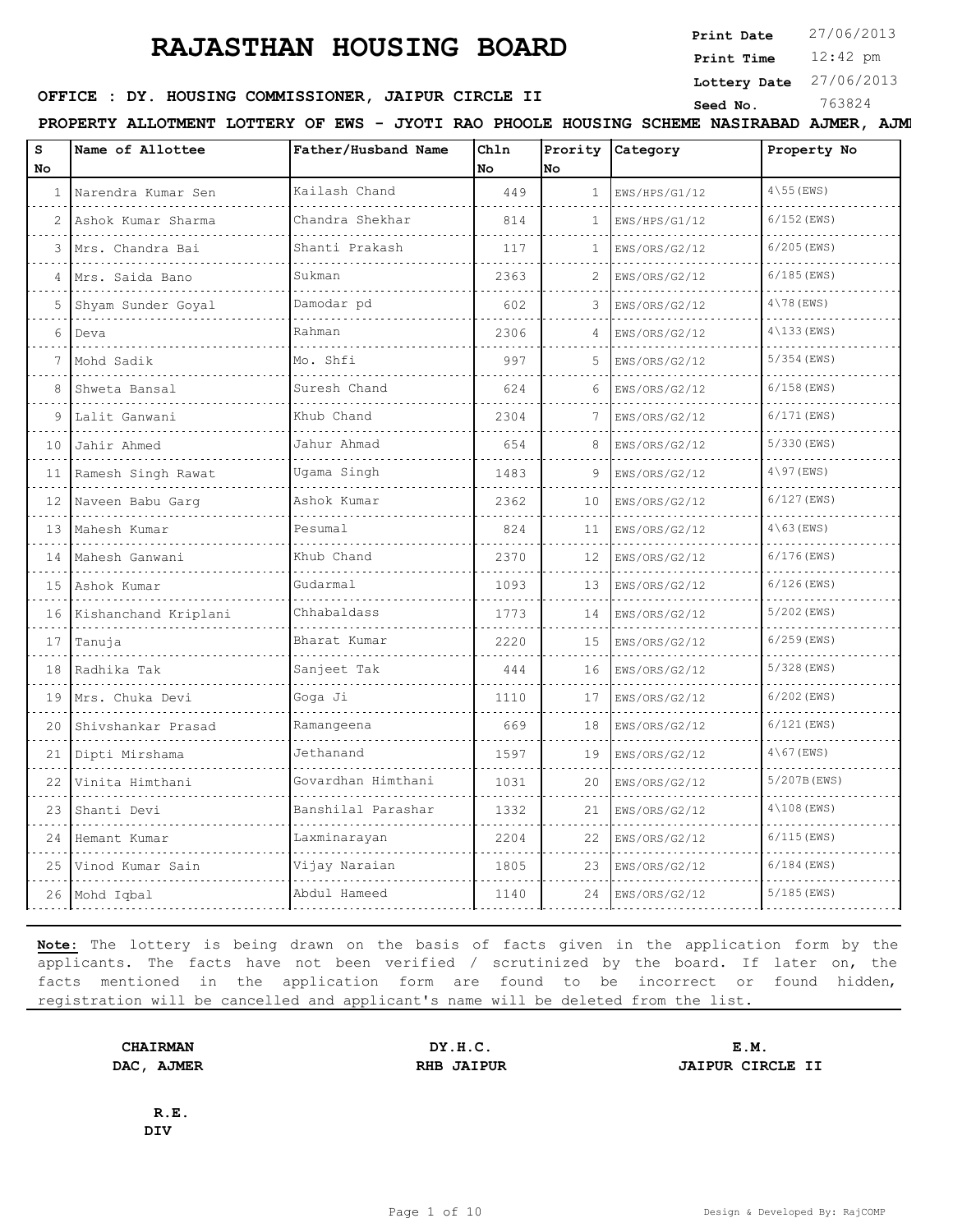**Print Date**  $27/06/2013$ 

12:42 pm **Print Time**

**Lottery Date** 27/06/2013

## **SEED OFFICE : DY. HOUSING COMMISSIONER, JAIPUR CIRCLE II** Seed No. 363824

**PROPERTY ALLOTMENT LOTTERY OF EWS - JYOTI RAO PHOOLE HOUSING SCHEME NASIRABAD AJMER, AJMER**

| S<br>No. | Name of Allottee      | Father/Husband Name | Chln<br>No. | Prority<br><b>No</b> | Category      | Property No            |
|----------|-----------------------|---------------------|-------------|----------------------|---------------|------------------------|
| 27       | Anita Bhojwani        | Radha Kishan<br>.   | 491         | 25                   | EWS/ORS/G2/12 | 6/180 (EWS)            |
| 28       | Pradeep Kumar Nahar   | Sajjan Singh        | 96          | 26                   | EWS/ORS/G2/12 | $5/352$ (EWS)          |
| 29       | Indra                 | Jethanand           | 1926        | 27                   | EWS/ORS/G2/12 | $6/206$ (EWS)          |
| 30       | Kanta                 | Govardhan Himthani  | 1030        | 28                   | EWS/ORS/G2/12 | $4\backslash 66$ (EWS) |
| 31       | Suresh Singh          | Mansingh            | 696         | 29                   | EWS/ORS/G2/12 | $5/315$ (EWS)          |
| 32       | Bhaqwan Das           | Gopal dass          | 883         | 30                   | EWS/ORS/G2/12 | $5/204$ (EWS)          |
| 33       | Pramod Kumar Nahar    | Sajjan Singh        | 665         | 31                   | EWS/ORS/G2/12 | $5/203$ (EWS)          |
| 34       | Prakash Shivnani      | Heeranand           | 1816        | 32                   | EWS/ORS/G2/12 | 6/183 (EWS)            |
| 35       | Sita Devi             | Suresh Kumar        | 1779        | 33                   | EWS/ORS/G2/12 | $5/351$ (EWS)          |
| 36       | Rohit Devi Vaishnav   | Ramesh Chandra      | 2371        | 34                   | EWS/ORS/G2/12 | $4\backslash130$ (EWS) |
| 37       | Mukesh Sen            | Shivji Lal          | 1509        | 35                   | EWS/ORS/G2/12 | $4\backslash 86$ (EWS) |
| 38       | Kamla Devi            | Sawai Singh         | 509         | 36                   | EWS/ORS/G2/12 | $4\backslash105$ (EWS) |
| 39       | Imran                 | Abdul Sattar        | 161         | 37                   | EWS/ORS/G2/12 | $4\$ 80 (EWS)          |
| 40       | Gyan Devi Tela        | Kanhaiya Lal        | 361         | 38                   | EWS/ORS/G2/12 | $4\backslash70$ (EWS)  |
| 41       | Arsh Kumari           | S.K. Anand          | 1027        | 39                   | EWS/ORS/G2/12 | $6/113$ (EWS)          |
| 42       | Rajendra Singh Jhala  | Himmat Singh        | 874         | 40                   | EWS/ORS/G2/12 | $5/366$ (EWS)          |
| 43       | Anita Choudhary       | Surendra            | 430         | 41                   | EWS/ORS/G2/12 | $5/365$ (EWS)          |
| 44       | Pushpa Manwani        | Gul J.              | 1411        | 42                   | EWS/ORS/G2/12 | $5/320$ (EWS)          |
| 45       | Krishna Kumar Agarwal | Amar Chand          | 1806        | 43                   | EWS/ORS/G2/12 | 5/360 (EWS)            |
| 46       | Shakir Khan           | Mohbbat             | 658         | 45                   | EWS/ORS/G2/12 | $5/335$ (EWS)          |
| 47       | Hanuman Prasad        | Kalyan Mal          | 661         | 46                   | EWS/ORS/G2/12 | $6/135$ (EWS)          |
| 48       | Babulal Sharma        | Radheshyam          | 1825        | 47                   | EWS/ORS/G2/12 | 5/324 (EWS)            |
| 49       | Rama                  | Lalaram             | 1190        | 48                   | EWS/ORS/G2/12 | $6/165$ (EWS)          |
| 50       | Nitin Aren            | Kishan              | 2010        | 49                   | EWS/ORS/G2/12 | $5/364$ (EWS)          |
| 51       | Amit Bansal           | Santu Lal           | 99          | 50                   | EWS/ORS/G2/12 | 6/133 (EWS)            |
| 52       | Laxmi Devi            | Ranjeet             | 800         | 51                   | EWS/ORS/G2/12 | 6/130 (EWS)            |

**Note:** The lottery is being drawn on the basis of facts given in the application form by the applicants. The facts have not been verified / scrutinized by the board. If later on, the facts mentioned in the application form are found to be incorrect or found hidden, registration will be cancelled and applicant's name will be deleted from the list.

**CHAIRMAN DY.H.C. E.M. DAC, AJMER RHB JAIPUR JAIPUR CIRCLE II**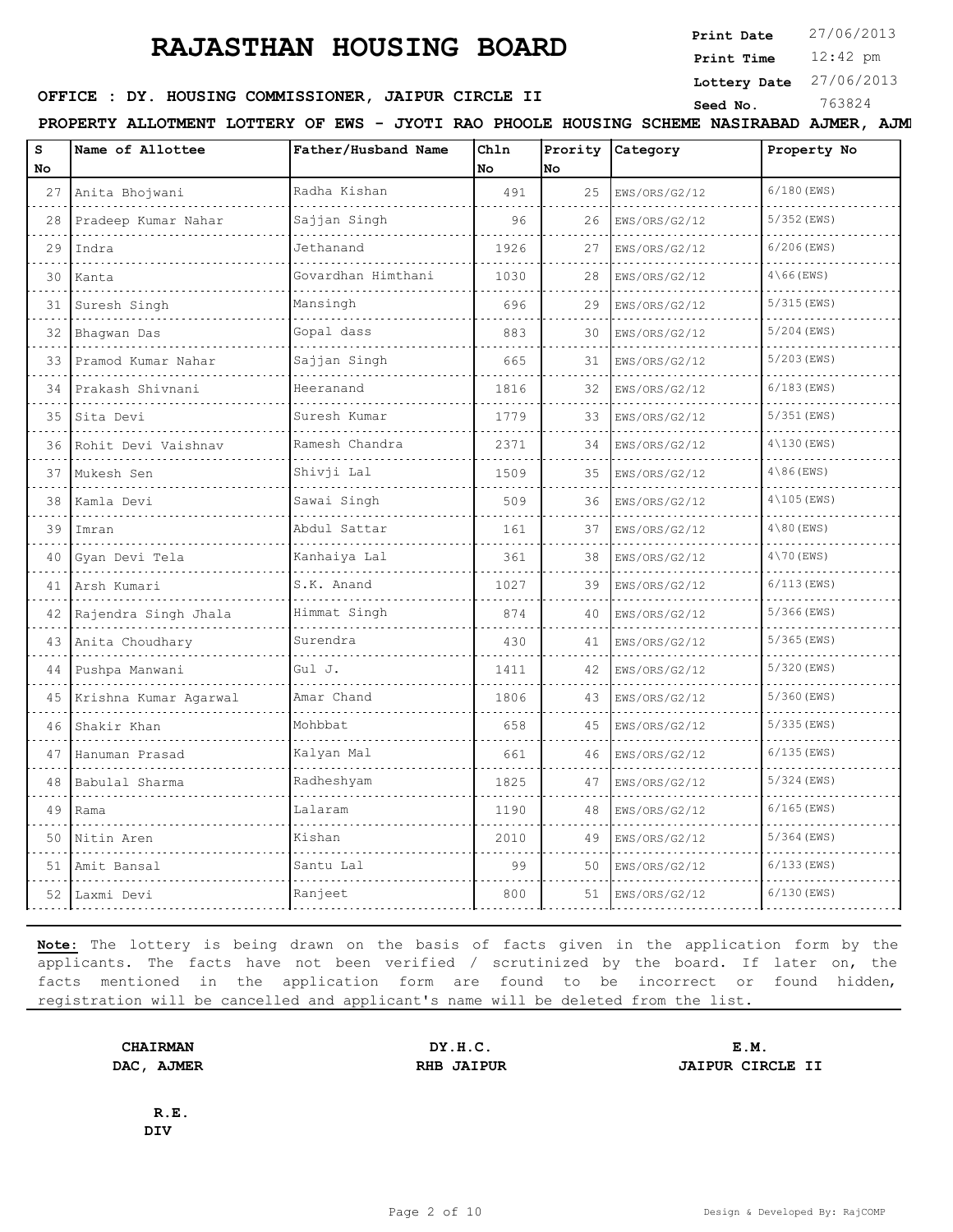**Print Date**  $27/06/2013$ 

12:42 pm **Print Time**

**Lottery Date** 27/06/2013

## **SEED OFFICE : DY. HOUSING COMMISSIONER, JAIPUR CIRCLE II** Seed No. 363824

**PROPERTY ALLOTMENT LOTTERY OF EWS - JYOTI RAO PHOOLE HOUSING SCHEME NASIRABAD AJMER, AJMER**

| $\mathbf{s}$<br>No | Name of Allottee    | Father/Husband Name | Ch1n<br>No | Prority<br>No | Category      | Property No             |
|--------------------|---------------------|---------------------|------------|---------------|---------------|-------------------------|
| 53                 | Hari Singh          | Lal Singh           | 508        | 52            | EWS/ORS/G2/12 | $6/125$ (EWS)           |
| 54                 | Daulatram           | Khtumal             | 821        | 53            | EWS/ORS/G2/12 | $6/178$ (EWS)           |
| 55                 | Santosh Jain        | Gurudatt            | 1587       | 54            | EWS/ORS/G2/12 | $6/122$ (EWS)           |
| 56                 | Devendra Sehtani    | Lokumal             | 296        | 55            | EWS/ORS/G2/12 | $6/154$ (EWS)           |
| 57                 | Pratibha Bhatia     | Venod Kumar         | 1949       | 56            | EWS/ORS/G2/12 | $5/353$ (EWS)           |
| 58                 | Naina               | Manoj Kumar         | 326        | 57            | EWS/ORS/G2/12 | $5\backslash180C$ (EWS) |
| 59                 | Israil Khan         | Kalu                | 1496       | 58            | EWS/ORS/G2/12 | $6/159$ (EWS)           |
| 60                 | Yunus               | Yameen              | 249        | 59            | EWS/ORS/G2/12 | 5/316 (EWS)             |
| 61                 | Moinuddin           | A. Sttar            | 1373       | 60            | EWS/ORS/G2/12 | $6/138$ (EWS)           |
| 62                 | Prabhu Dayal        | Mohanlal            | 336        | 61            | EWS/ORS/G2/12 | $5/345$ (EWS)           |
| 63                 | Ashish Meerchandani | Dayanand            | 2236       | 62            | EWS/ORS/G2/12 | $4\backslash139$ (EWS)  |
| 64                 | Gopal Sharma        | Mulchand            | 2249       | 63            | EWS/ORS/G2/12 | 5/207 (EWS)             |
| 65                 | Vinaod Kumar        | Jay Kishan<br>.     | 774        | 64            | EWS/ORS/G2/12 | $5/355$ (EWS)           |
| 66                 | Mahendra Kumar      | Thakur Dass         | 547        | 65            | EWS/ORS/G2/12 | $4\angle 102$ (EWS)     |
| 67                 | Shiv Ji             | Goga Ji             | 1113       | 66            | EWS/ORS/G2/12 | $4\backslash132$ (EWS)  |
| 68                 | Janki               | Raju                | 142        | 67            | EWS/ORS/G2/12 | 5/207A (EWS)            |
| 69                 | Rajesh              | Gopal Lal           | 83         | 68            | EWS/ORS/G2/12 | $4\backslash56$ (EWS)   |
| 70                 | Gordhan Das         | Iswar Dass          | 2369       | 69            | EWS/ORS/G2/12 | 5/340 (EWS)             |
| 71                 | Suresh              | Nathu               | 2286       | 70            | EWS/ORS/G2/12 | $4\backslash99$ (EWS)   |
| 72                 | Uma Devi Meghnani   | Teekam Chand        | 1851       | 71            | EWS/ORS/G2/12 | 5/322 (EWS)             |
| 73                 | Rakesh Sankhla      | Manohar Lal         | 176        | 72            | EWS/ORS/G2/12 | $4\backslash106$ (EWS)  |
| 74                 | Vipin Kumar         | Suresh Kumar        | 1780       | 73            | EWS/ORS/G2/12 | 5/181 (EWS)             |
| 75                 | Nanakram            | Bhaqwan dass        | 850        | 74            | EWS/ORS/G2/12 | $6/110$ (EWS)           |
| 76                 | Krishna Kumar       | Daulatram           | 1348       | 75            | EWS/ORS/G2/12 | $4\backslash51$ (EWS)   |
| 77                 | Polu Ram Kumhar     | Chotu               | 540        | 1             | EWS/HPS/G2/12 | 6/203 (EWS)             |
| 78                 | Sardara             | Panna               | 1778       | 2             | EWS/HPS/G2/12 | $4\backslash 64$ (EWS)  |

**Note:** The lottery is being drawn on the basis of facts given in the application form by the applicants. The facts have not been verified / scrutinized by the board. If later on, the facts mentioned in the application form are found to be incorrect or found hidden, registration will be cancelled and applicant's name will be deleted from the list.

**CHAIRMAN DY.H.C. E.M. DAC, AJMER RHB JAIPUR JAIPUR CIRCLE II**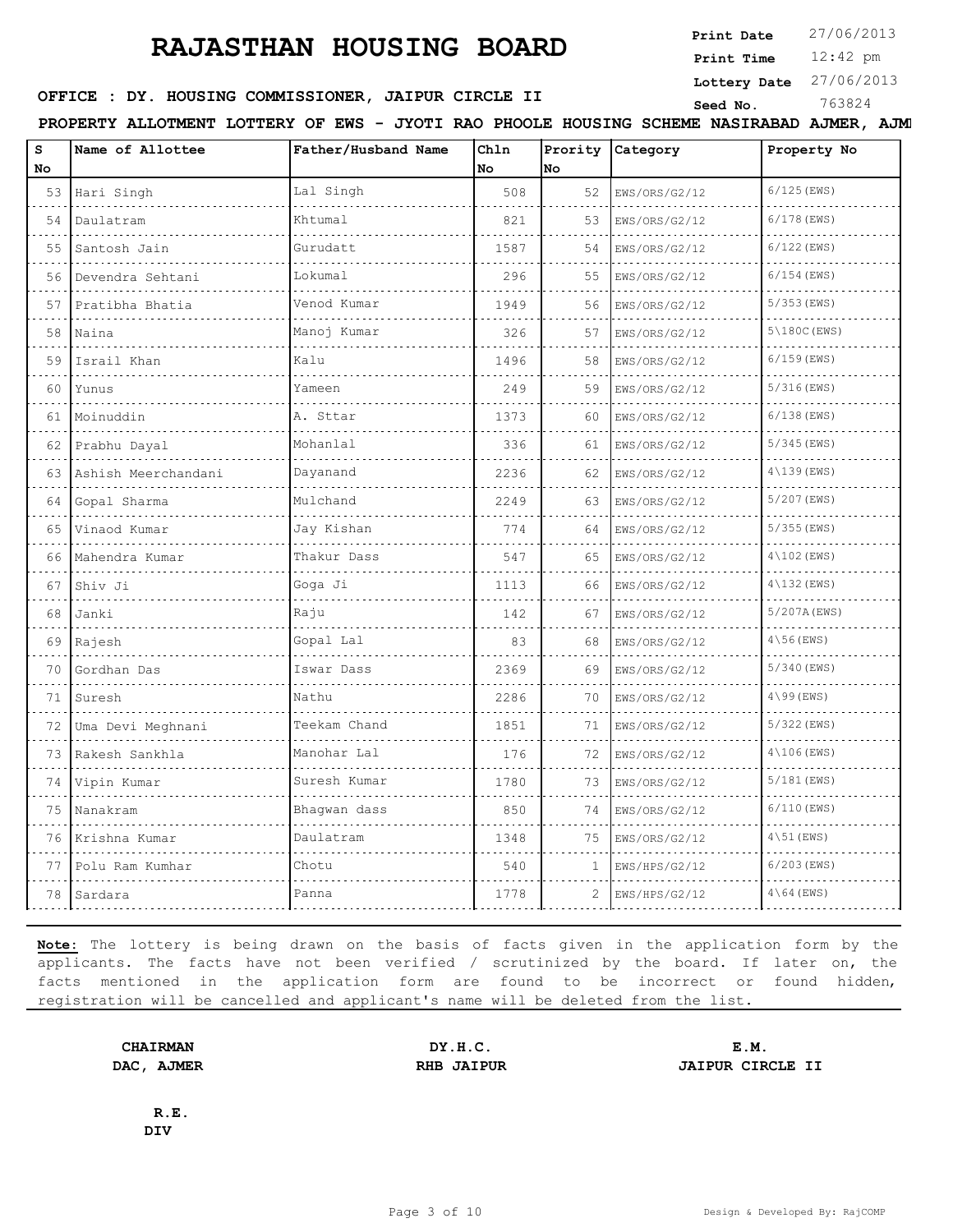**Print Date**  $27/06/2013$ 

12:42 pm **Print Time**

#### **Lottery Date** 27/06/2013

## **SEED OFFICE : DY. HOUSING COMMISSIONER, JAIPUR CIRCLE II** Seed No. 363824

**PROPERTY ALLOTMENT LOTTERY OF EWS - JYOTI RAO PHOOLE HOUSING SCHEME NASIRABAD AJMER, AJMER**

| s<br>No | Name of Allottee         | Father/Husband Name      | Ch1n<br>No | Prority<br>No | Category                            | Property No            |
|---------|--------------------------|--------------------------|------------|---------------|-------------------------------------|------------------------|
| 79      | Chandesh Kumar Chourasia | Gyarasi Lal              | 1151       | 3             | EWS/HPS/G2/12                       | $4\backslash58$ (EWS)  |
| 80      | Govind Soni              | Munna Lal                | 1266       | 4             | de de de de de dec<br>EWS/HPS/G2/12 | $6/149$ (EWS)          |
| 81      | Om Prakash               | Keshari Mal              | 1946       | 5             | EWS/HPS/G2/12                       | $6/162$ (EWS)          |
| 82      | Sukhdev<br>.             | Boduram                  | 907        | 6             | EWS/HPS/G2/12                       | $4\backslash 88$ (EWS) |
| 83      | Dharmendra               | Nawal Kishor             | 1001       | 7             | EWS/HPS/G2/12                       | $5/199$ (EWS)          |
| 84      | Manju Devi               | Subhash Kumar            | 1466       | 8             | EWS/HPS/G2/12                       | $4\backslash89$ (EWS)  |
| 85      | Manju Sharma             | Kirati Kumar<br><u>.</u> | 2272       | 9             | EWS/HPS/G2/12                       | $4\backslash137$ (EWS) |
| 86      | Mahendra Pancholi        | Kanhaiya Lal             | 1837       | 10            | EWS/HPS/G2/12                       | $5/186$ (EWS)          |
| 87      | Sunil Kumar              | Iswar Lal                | 356        | 11            | EWS/HPS/G2/12                       | $6/131$ (EWS)          |
| 88      | Meera Devi               | Thakur Dass              | 725        | 12            | EWS/HPS/G2/12                       | $4\backslash135$ (EWS) |
| 89      | Mohd Jakir               | Mo. Ramjan               | 129        | 13            | EWS/HPS/G2/12                       | $6/147$ (EWS)          |
| 90      | Anupam                   | Govind Ram               | 2310       | 14            | EWS/HPS/G2/12                       | $6/124$ (EWS)          |
| 91      | Gordhan Das              | Loku Mal                 | 1245       | 15            | EWS/HPS/G2/12                       | $6/106$ (EWS)          |
| 92      | Mrs. Mahendra Kaur       | Tej Singh                | 572        | 16            | EWS/HPS/G2/12                       | $4\backslash77$ (EWS)  |
| 93      | Bhagchandra              | Sawal Das                | 1418       | 17            | EWS/HPS/G2/12                       | 5/327 (EWS)            |
| 94      | Jumed Khan               | Farid Ahmad              | 611        | 18            | EWS/HPS/G2/12                       | $4\backslash 65$ (EWS) |
| 95      | Sonu Singh               | Bhupendra Singh          | 1939       | 19            | EWS/HPS/G2/12                       | $4\backslash 62$ (EWS) |
| 96      | Anuj Agarwal             | Mahesh Prasad            | 615        | 20            | EWS/HPS/G2/12                       | $6/177$ (EWS)          |
| 97      | Shabnam                  | Shfi Ullah               | 641        | 21            | EWS/HPS/G2/12                       | $4\$ 83 (EWS)          |
| 98      | Bhaskar Lekhmera         | Krishan Gopal            | 1708       | 22            | EWS/HPS/G2/12                       | $5/333$ (EWS)          |
| 99      | Neetu                    | Mukesh                   | 457        | 23            | EWS/HPS/G2/12                       | $6/140$ (EWS)          |
| 100     | Mohd Rafiq               | Mo. Ibrahim              | 123        | 25            | EWS/HPS/G2/12                       | $5/368$ (EWS)          |
| 101     | Girish Chenani           | Khushal Dass             | 1941       | 26            | EWS/HPS/G2/12                       | $6/123$ (EWS)          |
| 102     | Nani                     | Kana                     | 1133       | 27            | EWS/HPS/G2/12                       | $6/209$ (EWS)          |
| 103     | Renu                     | Lalit                    | 679        | 28            | EWS/HPS/G2/12                       | $6/134$ (EWS)          |
|         | 104 Priyanka Singh       | Surat Singh              | 849        | 29            | EWS/HPS/G2/12                       | 5/317 (EWS)            |

**Note:** The lottery is being drawn on the basis of facts given in the application form by the applicants. The facts have not been verified / scrutinized by the board. If later on, the facts mentioned in the application form are found to be incorrect or found hidden, registration will be cancelled and applicant's name will be deleted from the list.

**CHAIRMAN DY.H.C. E.M. DAC, AJMER RHB JAIPUR JAIPUR CIRCLE II**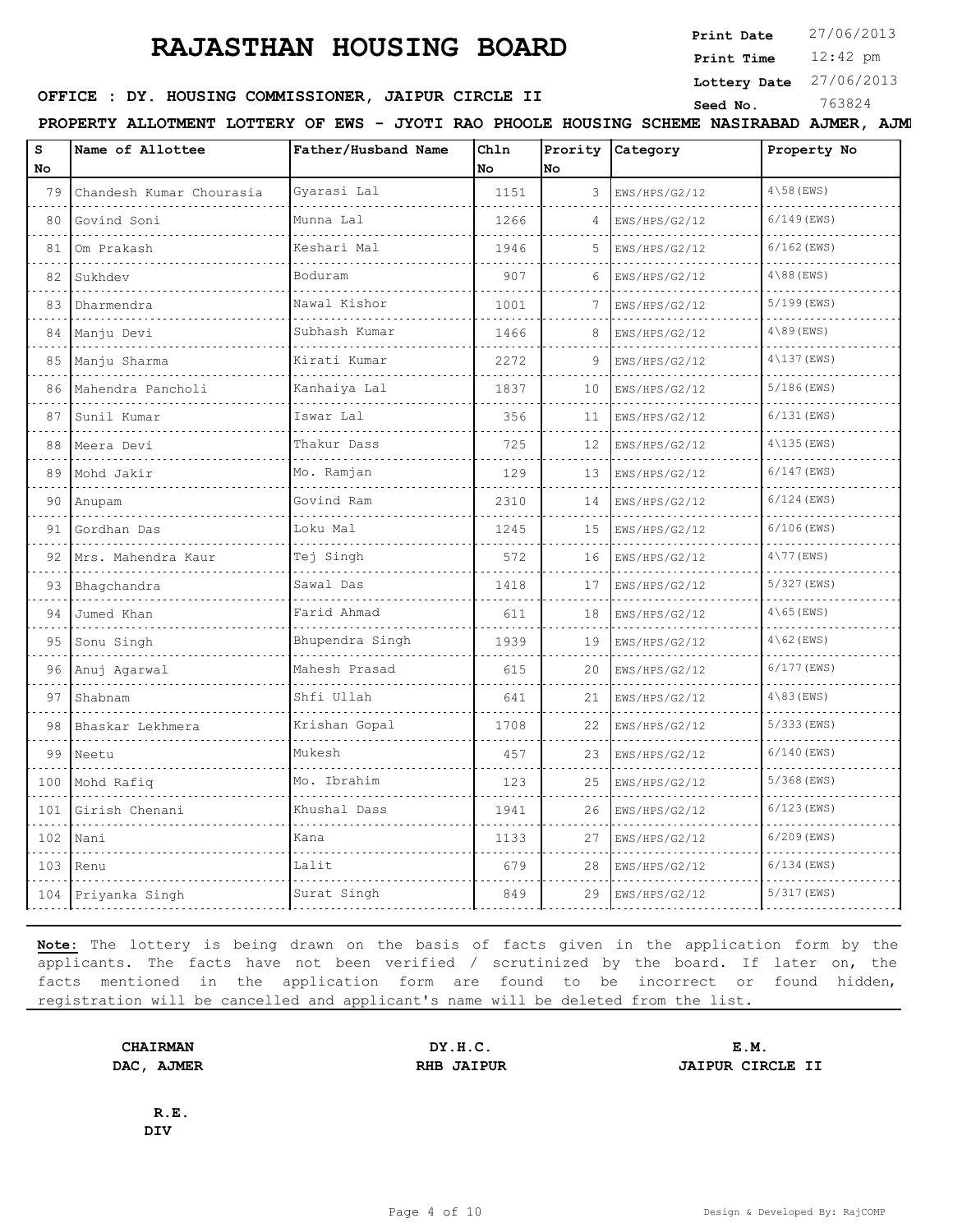**Print Date**  $27/06/2013$ 

12:42 pm **Print Time**

**Lottery Date** 27/06/2013

## **SEED OFFICE : DY. HOUSING COMMISSIONER, JAIPUR CIRCLE II** Seed No. 363824

**PROPERTY ALLOTMENT LOTTERY OF EWS - JYOTI RAO PHOOLE HOUSING SCHEME NASIRABAD AJMER, AJMER**

| s<br>No | Name of Allottee      | Father/Husband Name | Chln<br>No | Prority<br>lno | Category      | Property No            |
|---------|-----------------------|---------------------|------------|----------------|---------------|------------------------|
| 105     | Padam Singh           | Chagan Singh        | 837        | 30             | EWS/HPS/G2/12 | $6/265$ (EWS)          |
| 106     | Mohd Arif             | Mo. Jabbar          | 1604       | 31             | EWS/HPS/G2/12 | $5/363$ (EWS)          |
| 107     | Mahendra Kumar Sharma | Deen Dayal          | 1525       | 32             | EWS/HPS/G2/12 | $4\backslash 92$ (EWS) |
| 108     | Shobha Soni           | Kundan Mal          | 1066       | 33             | EWS/HPS/G2/12 | $5/319$ (EWS)          |
| 109     | Jarina Bano           | Mo. Ahmad Khan      | 1608       | 34             | EWS/HPS/G2/12 | $5/184$ (EWS)          |
| 110     | Rahul Jain            | Babu Lal Jain       | 596        | 35             | EWS/HPS/G2/12 | 5/207D (EWS)           |
| 111     | Jaya                  | Pradeep             | 948        | 36             | EWS/HPS/G2/12 | $4\backslash 87$ (EWS) |
| 112     | Mohd Iqbal            | 11111<br>Mo. Ramjan | 1363       | 37             | EWS/HPS/G2/12 | $6/153$ (EWS)          |
| 113     | Kamla Devi            | Ramawatar           | 1205       | 38             | EWS/HPS/G2/12 | 5/347 (EWS)            |
| 114     | Kusum Lata Tak        | Bal Singh           | 240        | 39             | EWS/HPS/G2/12 | 5/201 (EWS)            |
| 115     | Nitin Bacchani        | Rajkumar            | 1529       | 40             | EWS/HPS/G2/12 | $5\$ 180B (EWS)        |
| 116     | Daulat Singh          | Ramdev              | 1171       | 41             | EWS/HPS/G2/12 | $4\backslash136$ (EWS) |
| 117     | Usha Patharia         | Balkishna           | 1499       | 42             | EWS/HPS/G2/12 | $6/104$ (EWS)          |
| 118     | Santosh Kanwar        | Devendra            | 1493       | 43             | EWS/HPS/G2/12 | $4\backslash 93$ (EWS) |
| 119     | Yogesh Kumar          | Bhaqwan             | 39         | 44             | EWS/HPS/G2/12 | 5/342 (EWS)            |
| 120     | Prahlad Tela          | Kalyan Mal          | 1443       | 45             | EWS/HPS/G2/12 | 6/107 (EWS)            |
| 121     | Shehnaz               | Mo. Arif            | 380        | 46             | EWS/HPS/G2/12 | $6/179$ (EWS)          |
| 122     | Sobhag Singh          | Gyarasi Lal         | 1770       | 47             | EWS/HPS/G2/12 | $6/161$ (EWS)          |
| 123     | Nadeem Kureshi        | Fakruddhin          | 1209       | 48             | EWS/HPS/G2/12 | $6/114$ (EWS)          |
| 124     | Shashi Sharma         | Vishnu Kumar        | 1598       | 49             | EWS/HPS/G2/12 | $6/103$ (EWS)          |
| 125     | Surendra Singh        | Nanu Singh          | 451        | 50             | EWS/HPS/G2/12 | 5/326 (EWS)            |
| 126     | Wahid                 | Abdul Rashid        | 1400       | 51             | EWS/HPS/G2/12 | $4\backslash112$ (EWS) |
| 127     | Pawan Pal Singh       | Vishambhar Pal      | 1559       | 52             | EWS/HPS/G2/12 | $6/208$ (EWS)          |
| 128     | Girdhari Lal          | Sanmukh             | 1518       | 53             | EWS/HPS/G2/12 | $6/101$ (EWS)          |
|         | 129 Rajesh            | Seetaram            | 1473       | 54             | EWS/HPS/G2/12 | $6/146$ (EWS)          |
| 130     | Laxmi Dhirwani        | Jagdeesh            | 1584       | 55             | EWS/HPS/G2/12 | 5/341 (EWS)            |

**Note:** The lottery is being drawn on the basis of facts given in the application form by the applicants. The facts have not been verified / scrutinized by the board. If later on, the facts mentioned in the application form are found to be incorrect or found hidden, registration will be cancelled and applicant's name will be deleted from the list.

**CHAIRMAN DY.H.C. E.M. DAC, AJMER RHB JAIPUR JAIPUR CIRCLE II**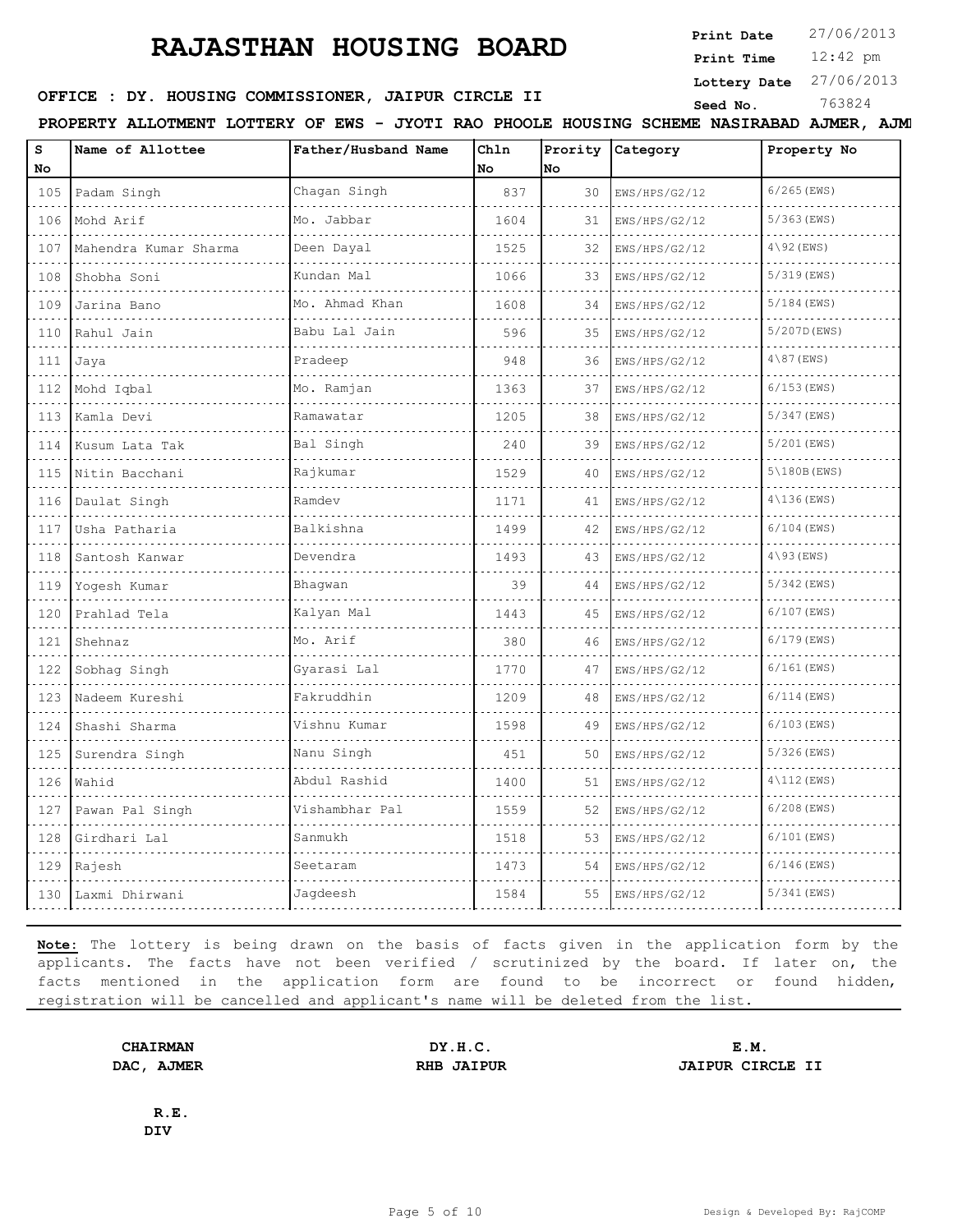**Print Date**  $27/06/2013$ 

12:42 pm **Print Time**

#### **Lottery Date** 27/06/2013

## **SEED OFFICE : DY. HOUSING COMMISSIONER, JAIPUR CIRCLE II** Seed No. 363824

**PROPERTY ALLOTMENT LOTTERY OF EWS - JYOTI RAO PHOOLE HOUSING SCHEME NASIRABAD AJMER, AJMER**

| S<br>No                     | Name of Allottee         | Father/Husband Name | Ch1n<br>No | Prority<br>No | Category      | Property No            |
|-----------------------------|--------------------------|---------------------|------------|---------------|---------------|------------------------|
| 131                         | Raghunandan Aren         | Ramlal              | 257        | 56            | EWS/HPS/G2/12 | $5/356$ (EWS)          |
| 132                         | Mrs. Ramti               | Dhanna              | 1293       | 57            | EWS/HPS/G2/12 | 5/337 (EWS)            |
| 133                         | Laxmi Devi               | Ghanshyam           | 844        | 58            | EWS/HPS/G2/12 | $6/260$ (EWS)          |
| 134                         | Rajesh Kumar Judawat     | Govind Naraian      | 1090       | 59            | EWS/HPS/G2/12 | $6/211$ (EWS)          |
| 135                         | Sanju Kanwar             | Heera Lal           | 648        | 60            | EWS/HPS/G2/12 | $6/157$ (EWS)          |
| 136                         | Ashok Kumar Kherajani    | Shital Dass         | 168        | 61            | EWS/HPS/G2/12 | 5(180(EWS))            |
| 137                         | Ghanshyam                | Bishanlal           | 1122       | 62            | EWS/HPS/G2/12 | 5/321 (EWS)            |
| 138                         | Yogendra                 | Nand Kishor         | 1312       | 63            | EWS/HPS/G2/12 | $4\backslash52$ (EWS)  |
| 139                         | Mukesh Kumar             | Banshilal           | 1213       | 64            | EWS/HPS/G2/12 | $6/137$ (EWS)          |
| 140                         | Ashok Kumar Bhagchandani | Govinram            | 263        | 65            | EWS/HPS/G2/12 | 5/323 (EWS)            |
| 141                         | Sheru                    | Shambhudyal         | 414        | 66            | EWS/HPS/G2/12 | $4\backslash 61$ (EWS) |
| $\sim$ $\sim$ $\sim$<br>142 | Mrs. Jamila B            | Peer Mo.            | 1403       | 67            | EWS/HPS/G2/12 | $5/329$ (EWS)          |
| 143                         | Kapil                    | Vasudev             | 1895       | 68            | EWS/HPS/G2/12 | 5/187 (EWS)            |
| .<br>144                    | Surendra                 | Sharvan Singh       | 1415       | 69            | EWS/HPS/G2/12 | $5/318$ (EWS)          |
| 145                         | Jitendra Sahu            | Ramchandra          | 739        | 70            | EWS/HPS/G2/12 | $6/174$ (EWS)          |
| 146                         | Bhaqwan Singh Bhati      | Laxman Singh        | 700        | 71            | EWS/HPS/G2/12 | 5/369 (EWS)            |
| 147                         | Miss. Heena Bacchani     | Chandra Prakash     | 1572       | 72            | EWS/HPS/G2/12 | $6/120$ (EWS)          |
| $\sim 100$<br>148           | Mrs. Koyali Devi         | Bhanwarlal          | 1231       | 73            | EWS/HPS/G2/12 | $6/144$ (EWS)          |
| 149                         | Ramchandra Rawat         | Girdhari            | 207        | 74            | EWS/HPS/G2/12 | 5/361 (EWS)            |
| 150<br>.                    | Mohd Farman              | Mo. Arif            | 754        | 75            | EWS/HPS/G2/12 | $6/169$ (EWS)          |
| 151<br>.                    | Taj Mohd                 | Ladu                | 539        | 76            | EWS/HPS/G2/12 | 6/150 (EWS)            |
| 152                         | Kailash Chand Pathariya  | Kanhaiya Lal        | 1187       | 77            | EWS/HPS/G2/12 | $6/109$ (EWS)          |
| 153                         | Mrs. Parveen Bano        | Siraj               | 2351       | 78            | EWS/HPS/G2/12 | $4\backslash 91$ (EWS) |
| 154                         | Mrs. Vandana Gupta       | Rajesh Kumar        | 1873       | 79            | EWS/HPS/G2/12 | $6/119$ (EWS)          |
| 155                         | Om Prakash               | Narayan Lal         | 177        | 80            | EWS/HPS/G2/12 | $4\angle 109$ (EWS)    |
| 156                         | Chetan Jasoriya          | Narottam Dass       | 1861       | 81            | EWS/HPS/G2/12 | $6/145$ (EWS)          |

**Note:** The lottery is being drawn on the basis of facts given in the application form by the applicants. The facts have not been verified / scrutinized by the board. If later on, the facts mentioned in the application form are found to be incorrect or found hidden, registration will be cancelled and applicant's name will be deleted from the list.

**CHAIRMAN DY.H.C. E.M. DAC, AJMER RHB JAIPUR JAIPUR CIRCLE II**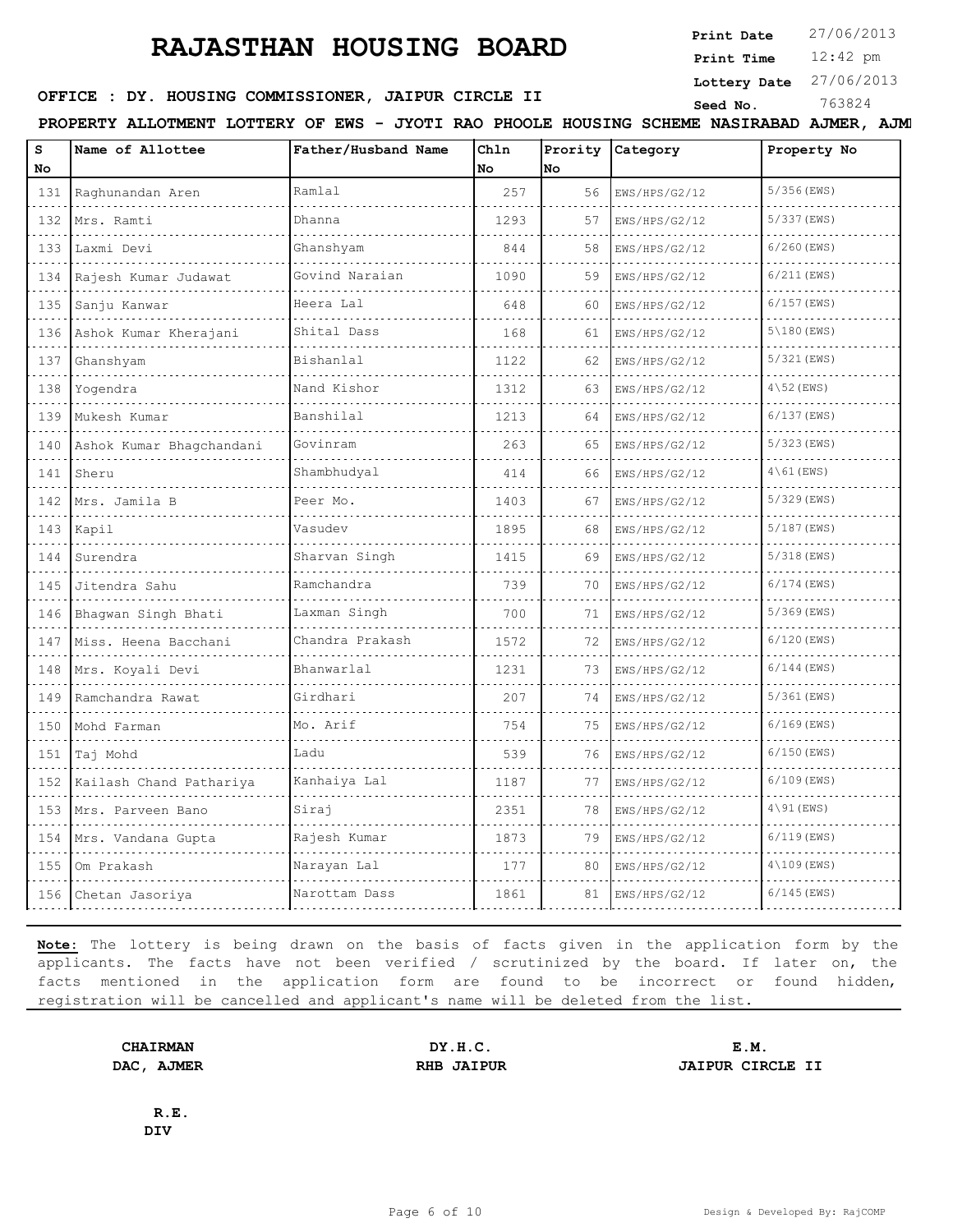**Print Date**  $27/06/2013$ 

12:42 pm **Print Time**

#### **Lottery Date** 27/06/2013

## **SEED OFFICE : DY. HOUSING COMMISSIONER, JAIPUR CIRCLE II** Seed No. 363824

**PROPERTY ALLOTMENT LOTTERY OF EWS - JYOTI RAO PHOOLE HOUSING SCHEME NASIRABAD AJMER, AJMER**

| S<br>No                     | Name of Allottee     | Father/Husband Name | Chln<br>No | Prority<br>No | Category      | Property No            |
|-----------------------------|----------------------|---------------------|------------|---------------|---------------|------------------------|
| 157                         | Virendra Gurjar      | Amarjeet Singh      | 292        | 82            | EWS/HPS/G2/12 | 5/338 (EWS)            |
| 158                         | Naseer Khan          | Shankar             | 1766       | 83            | EWS/HPS/G2/12 | $6/112$ (EWS)          |
| $\sim$ $\sim$ $\sim$<br>159 | Mrs. Rekha           | Teju                | 724        | 84            | EWS/HPS/G2/12 | $6/168$ (EWS)          |
| 160                         | Mahendra Kumar       | DungarDass          | 569        | 85            | EWS/HPS/G2/12 | $6/164$ (EWS)          |
| .<br>161                    | Vijay Kumar Verma    | Amarchand           | 1109       | 86            | EWS/HPS/G2/12 | $4\backslash 90$ (EWS) |
| 162                         | Mrs. Deepa           | Dayal Dass          | 835        | 87            | EWS/HPS/G2/12 | $5/343$ (EWS)          |
| 163                         | Mrs. Asha Kanwar     | Shambhu Singh       | 1505       | 88            | EWS/HPS/G2/12 | $4\backslash 98$ (EWS) |
| 164                         | Ajij Mohd            | Fakir Mo.           | 806        | 89            | EWS/HPS/G2/12 | $5/362$ (EWS)          |
| 165                         | Chitar Mal Sharma    | Bhanwarlal          | 1844       | 90            | EWS/HPS/G2/12 | $4\backslash 96$ (EWS) |
| 166                         | Mohd Sajid           | Abdul Sattar        | 833        | 91            | EWS/HPS/G2/12 | 5/332 (EWS)            |
| 167                         | Surendra Kumar Goyal | Kanhaiya Lal        | 301        | 92            | EWS/HPS/G2/12 | $4\backslash111$ (EWS) |
| 168                         | Mukesh Chouhan       | Gordhan Lal         | 995        | 1             | EWS/ORS/G4/12 | $6/156$ (EWS)          |
| 169                         | Rakesh Khinchi       | Kishan Lal          | 198        | 2             | EWS/ORS/G4/12 | $4\backslash100$ (EWS) |
| 170                         | Mahendra Sankhla     | Nemichand           | 960        | 3             | EWS/ORS/G4/12 | $4\backslash 95$ (EWS) |
| 171                         | Premdevi             | Babu Lal            | 82         | 4             | EWS/ORS/G4/12 | $6/172$ (EWS)          |
| 172                         | Rajesh Dhobi         | Madan Lal           | 871        | 5             | EWS/ORS/G4/12 | $5/331$ (EWS)          |
| 173                         | Sampati Devi         | Rambilas            | 304        | 6             | EWS/ORS/G4/12 | $6/148$ (EWS)          |
| 174                         | Sarita Sankhla       | Nemichand           | 1347       | 7             | EWS/ORS/G4/12 | $4\backslash54$ (EWS)  |
| 175                         | Jyoti                | Rambilas            | 1082       | 8             | EWS/ORS/G4/12 | $4\backslash79$ (EWS)  |
| 176                         | Ravi                 | Subhashchand        | 1309       | 9             | EWS/ORS/G4/12 | $5/349$ (EWS)          |
| 177                         | Pushplata            | Ramlal              | 786        | 10            | EWS/ORS/G4/12 | $6/170$ (EWS)          |
| 178                         | Ramesh Chand Bairwa  | Prabhulal           | 1543       | 11            | EWS/ORS/G4/12 | $6/100$ (EWS)          |
| 179                         | Uqmaram              | Teekam Chand        | 204        | 12            | EWS/ORS/G4/12 | $4\backslash71$ (EWS)  |
| 180                         | Hemlata              | Kailash Chand       | 209        | 13            | EWS/ORS/G4/12 | $6/111$ (EWS)          |
| 181                         | Anil Kumar           | Kailash Chand       | 1545       | 14            | EWS/ORS/G4/12 | $6/136$ (EWS)          |
| 182                         | Gopal Tanwar         | Nauratmal           | 935        | 15            | EWS/ORS/G4/12 | $6/163$ (EWS)          |

**Note:** The lottery is being drawn on the basis of facts given in the application form by the applicants. The facts have not been verified / scrutinized by the board. If later on, the facts mentioned in the application form are found to be incorrect or found hidden, registration will be cancelled and applicant's name will be deleted from the list.

**CHAIRMAN DY.H.C. E.M. DAC, AJMER RHB JAIPUR JAIPUR CIRCLE II**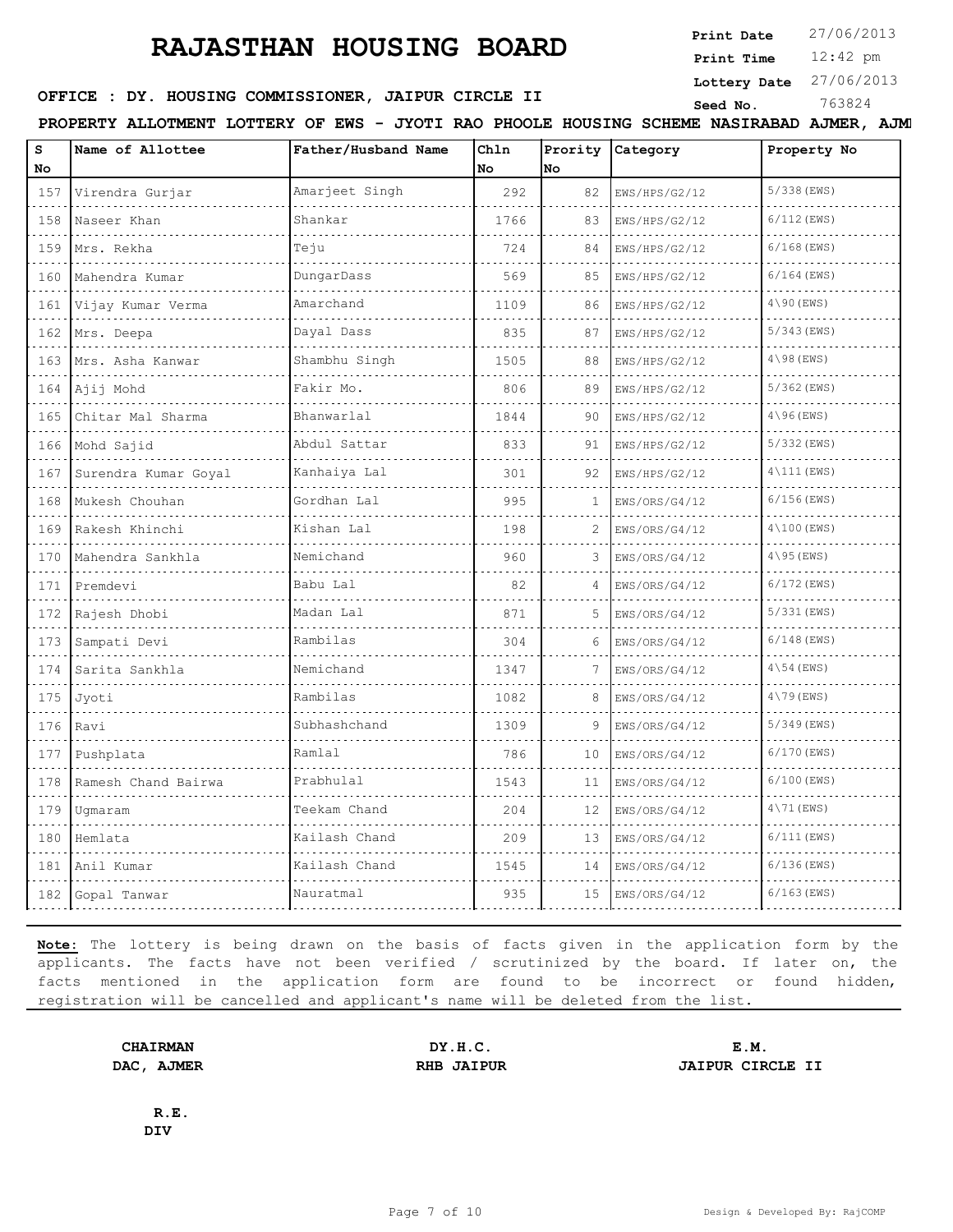**Print Date**  $27/06/2013$ 

12:42 pm **Print Time**

**Lottery Date** 27/06/2013

## **SEED OFFICE : DY. HOUSING COMMISSIONER, JAIPUR CIRCLE II** Seed No. 363824

**PROPERTY ALLOTMENT LOTTERY OF EWS - JYOTI RAO PHOOLE HOUSING SCHEME NASIRABAD AJMER, AJMER**

| S<br>No  | Name of Allottee         | Father/Husband Name | Ch1n<br>No | Prority<br>No | Category      | Property No             |
|----------|--------------------------|---------------------|------------|---------------|---------------|-------------------------|
| 183<br>. | Pinki                    | Babulal             | 319        | 16            | EWS/ORS/G4/12 | $5\backslash180A$ (EWS) |
| 184      | Suman Devi               | Om Prakash          | 1807       | 17            | EWS/ORS/G4/12 | $6/102$ (EWS)           |
| 185      | Shanti Devi              | Ramswaroop          | 139        | 18            | EWS/ORS/G4/12 | $6/166$ (EWS)           |
| 186      | Bhikamchand Dayma        | Janwri Lal          | 1307       | 19            | EWS/ORS/G4/12 | $6/160$ (EWS)           |
| 187      | Basanti Devi             | Sanjeev Kumar       | 307        | 1             | EWS/HPS/G4/12 | $6/143$ (EWS)           |
| 188      | Devrai                   | Chatubhurj          | 358        | 2             | EWS/HPS/G4/12 | $6/117$ (EWS)           |
| 189      | Sanjay Kumar Nogia       | Mangalram           | 752        | 3             | EWS/HPS/G4/12 | $4\$ 82 (EWS)           |
| 190      | Harish                   | Radheshyam          | 927        |               | EWS/HPS/G4/12 | 5/348 (EWS)             |
| 191      | Ghewar Chand Dabi        | Manmal              | 868        | 5             | EWS/HPS/G4/12 | $5/344$ (EWS)           |
| 192      | Shankar Lal              | Iswar Lal           | 196        | 6             | EWS/HPS/G4/12 | $4\backslash 59$ (EWS)  |
| .<br>193 | Radha Boyat              | Ashok               | 1424       |               | EWS/HPS/G4/12 | $5/336$ (EWS)           |
| 194      | Mahendra Kumar Tanwar    | Nathuram            | 697        | 8             | EWS/HPS/G4/12 | $6/139$ (EWS)           |
| 195      | Sumer Singh              | Laxman Singh        | 438        | 9             | EWS/HPS/G4/12 | $6/118$ (EWS)           |
| 196      | Rajendra Kumar Khinniwal | Pyarelal            | 720        | 10            | EWS/HPS/G4/12 | $6/181$ (EWS)           |
| 197      | Hemraj                   | Pokhar Mal          | 1017       | 11            | EWS/HPS/G4/12 | $6/182$ (EWS)           |
| 198      | Madhu                    | Mohanlal            | 1777       | 12            | EWS/HPS/G4/12 | 5/207C (EWS)            |
| 199      | Vimla Sankhla            | Nemichand           | 114        | 13            | EWS/HPS/G4/12 | $4\backslash104$ (EWS)  |
| 200      | Narayan Lal              | Bhagirath           | 1025       | 14            | EWS/HPS/G4/12 | $5/325$ (EWS)           |
| 201      | Indra Devi               | Rajesh Khchi        | 78         | 15            | EWS/HPS/G4/12 | 5/188 (EWS)             |
| 202      | Govind Khichi            | Shankar Lal         | 1491       | 16            | EWS/HPS/G4/12 | $6/132$ (EWS)           |
| 203      | Manoj Kumar              | Premprakash         | 1242       | 17            | EWS/HPS/G4/12 | $4\backslash101$ (EWS)  |
| 204      | Daulat Ram               | Shankar Lal         | 1436       | 18            | EWS/HPS/G4/12 | $5/358$ (EWS)           |
| 205      | Devaram                  | Ramdayal            | 865        | 19            | EWS/HPS/G4/12 | $5/346$ (EWS)           |
| 206      | Rekha                    | Santu Lal           | 2259       | 20            | EWS/HPS/G4/12 | $4\angle 107$ (EWS)     |
| 207      | Sandeep Maurya           | Balkishan           | 2297       | 21            | EWS/HPS/G4/12 | $4\backslash 84$ (EWS)  |
| 208      | Devkaran Samariya        | Kanhaiya Lal        | 628        | 22            | EWS/HPS/G4/12 | $6/175$ (EWS)           |

**Note:** The lottery is being drawn on the basis of facts given in the application form by the applicants. The facts have not been verified / scrutinized by the board. If later on, the facts mentioned in the application form are found to be incorrect or found hidden, registration will be cancelled and applicant's name will be deleted from the list.

**CHAIRMAN DY.H.C. E.M. DAC, AJMER RHB JAIPUR JAIPUR CIRCLE II**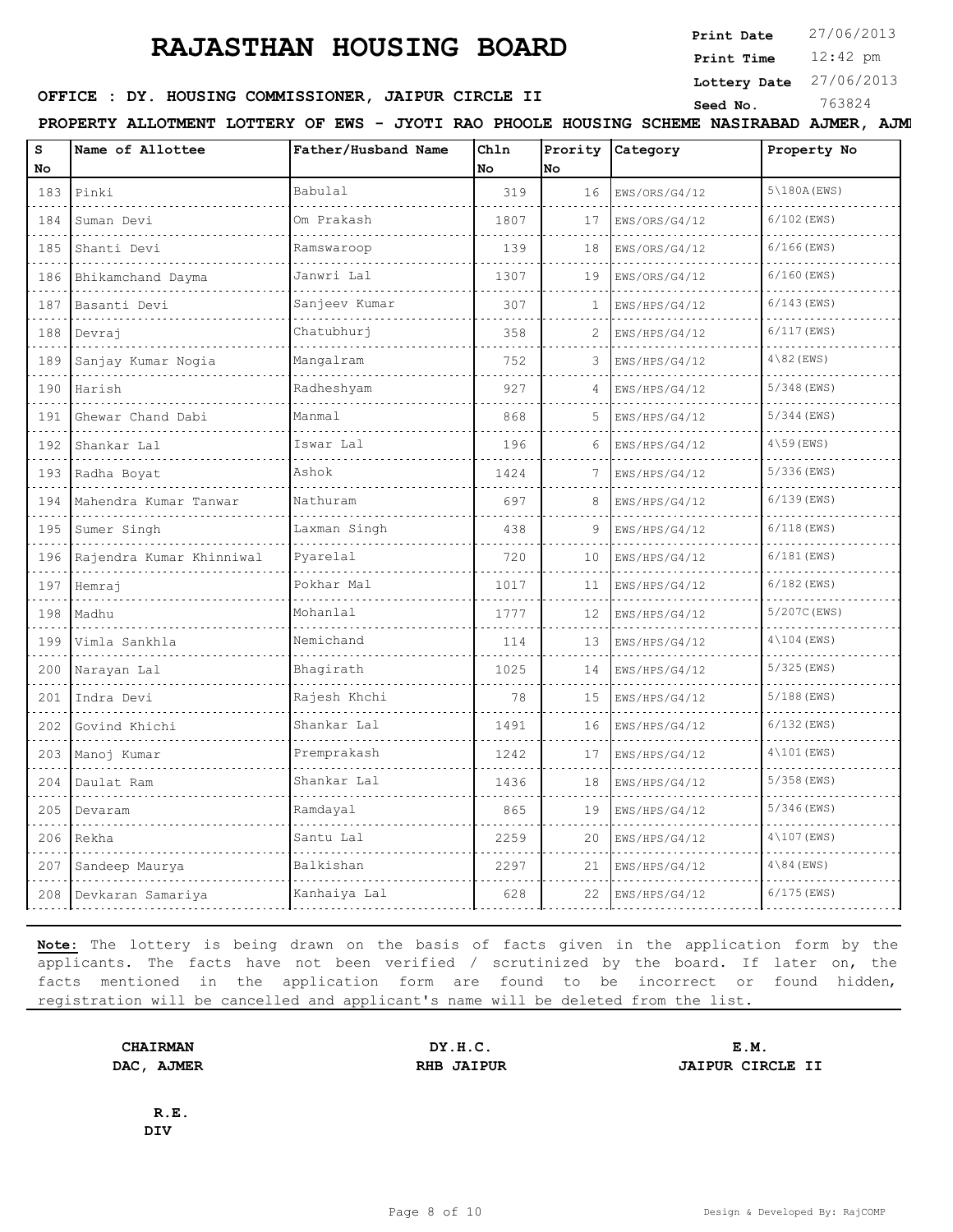**Print Date**  $27/06/2013$ 

12:42 pm **Print Time**

**Lottery Date** 27/06/2013

## **SEED OFFICE : DY. HOUSING COMMISSIONER, JAIPUR CIRCLE II** Seed No. 363824

**PROPERTY ALLOTMENT LOTTERY OF EWS - JYOTI RAO PHOOLE HOUSING SCHEME NASIRABAD AJMER, AJMER**

| S<br>No.                           | Name of Allottee           | Father/Husband Name | Chln<br>No. | Prority<br><b>No</b> | Category      | Property No            |
|------------------------------------|----------------------------|---------------------|-------------|----------------------|---------------|------------------------|
| 209                                | Norat                      | Bhaqchand           | 1280        | 23                   | EWS/HPS/G4/12 | $6/151$ (EWS)          |
| $\sim$ $\sim$ $\sim$ $\sim$<br>210 | Ram Singh Meena            | Kajor Mal           | 17          | 1                    | EWS/ORS/G5/12 | $5/350$ (EWS)          |
| 211                                | Soji Ram Meena             | Hajari Ram          | 15          | 2                    | EWS/ORS/G5/12 | $4\backslash 69$ (EWS) |
| 212<br>and a state                 | Shanti Devi Meena          | Sardar Singh        | 50          | 3                    | EWS/ORS/G5/12 | $6/141$ (EWS)          |
| 213                                | Gyarsi Devi Meena          | Kajor Mal           | 16          |                      | EWS/ORS/G5/12 | $4\backslash131$ (EWS) |
| 214                                | Babu Lal Meena<br>.        | Moti Lal            | 19          | 5                    | EWS/ORS/G5/12 | $4\backslash134$ (EWS) |
| 215                                | Hansa Devi Meena           | Soji Lal            | 18          | 6                    | EWS/ORS/G5/12 | $5/357$ (EWS)          |
| 216                                | Rajendra Kumar Meena       | Ramphool            | 1947        |                      | EWS/ORS/G5/12 | $6/116$ (EWS)          |
| 217                                | Khemraj Meena              | Bhivara             | 13          | 8                    | EWS/ORS/G5/12 | $4\backslash53$ (EWS)  |
| 218                                | Kanwari Lal Meena          | Ram Naraian         | 14          | 9                    | EWS/ORS/G5/12 | $6/129$ (EWS)          |
| 219                                | Ram Singh Meena            | Kisnan Lal          | 20          | 10                   | EWS/ORS/G5/12 | $6/108$ (EWS)          |
| 220                                | Jalandhar                  | Babu Singh          | 1800        | 1                    | EWS/HPS/G5/12 | $4\backslash110$ (EWS) |
| 221                                | Vinod                      | Mohanlal            | 73          | 2                    | EWS/HPS/G5/12 | $6/142$ (EWS)          |
| 222                                | Dilip Kumar                | Mohanlal            | 70          | 4                    | EWS/HPS/G5/12 | $4\backslash57$ (EWS)  |
| 223                                | Suraj Meena                | Gokul Chand         | 1550        | 5                    | EWS/HPS/G5/12 | 5/339 (EWS)            |
| 224                                | Anil Kumar                 | Kishan Lal          | 757         | 6                    | EWS/HPS/G5/12 | $4\backslash 85$ (EWS) |
| 225                                | Raja Ram Meena             | Puni Ram            | 1938        |                      | EWS/HPS/G5/12 | $5/183$ (EWS)          |
| 226                                | Hareti Lal Meena           | Shyoram             | 1802        | 8                    | EWS/HPS/G5/12 | $6/261$ (EWS)          |
| 227                                | Lal Bahadur Meena          | Ramphool            | 1507        | 10                   | EWS/HPS/G5/12 | $4\backslash73$ (EWS)  |
| 228                                | Pushpendra Kumar Khanaqwal | Girwar Lal          | 2235        | 11                   | EWS/HPS/G5/12 | 5(180D(ENS))           |
| 229                                | Kamal Kumar                | Kishan Lal          | 681         | 12                   | EWS/HPS/G5/12 | $4\backslash 68$ (EWS) |
| 230                                | Harish Kumar               | Kishan Lal          | 682         | 13                   | EWS/HPS/G5/12 | 5/198 (EWS)            |
| 231                                | Seema Khanaqwal            | Girwar Lal          | 2242        | 14                   | EWS/HPS/G5/12 | $4\backslash 60$ (EWS) |
| 232                                | Vishnu Khorwal             | Bholaram            | 1554        | 15                   | EWS/HPS/G5/12 | $4\backslash74$ (EWS)  |
| 233                                | Kiran Gunrat               | Ramlal              | 1148        | 16                   | EWS/HPS/G5/12 | $6/210$ (EWS)          |
| 234                                | Kaluram Meena              | Ramkishan           | 2253        | 17                   | EWS/HPS/G5/12 | $4\backslash76$ (EWS)  |

**Note:** The lottery is being drawn on the basis of facts given in the application form by the applicants. The facts have not been verified / scrutinized by the board. If later on, the facts mentioned in the application form are found to be incorrect or found hidden, registration will be cancelled and applicant's name will be deleted from the list.

**CHAIRMAN DY.H.C. E.M. DAC, AJMER RHB JAIPUR JAIPUR CIRCLE II**